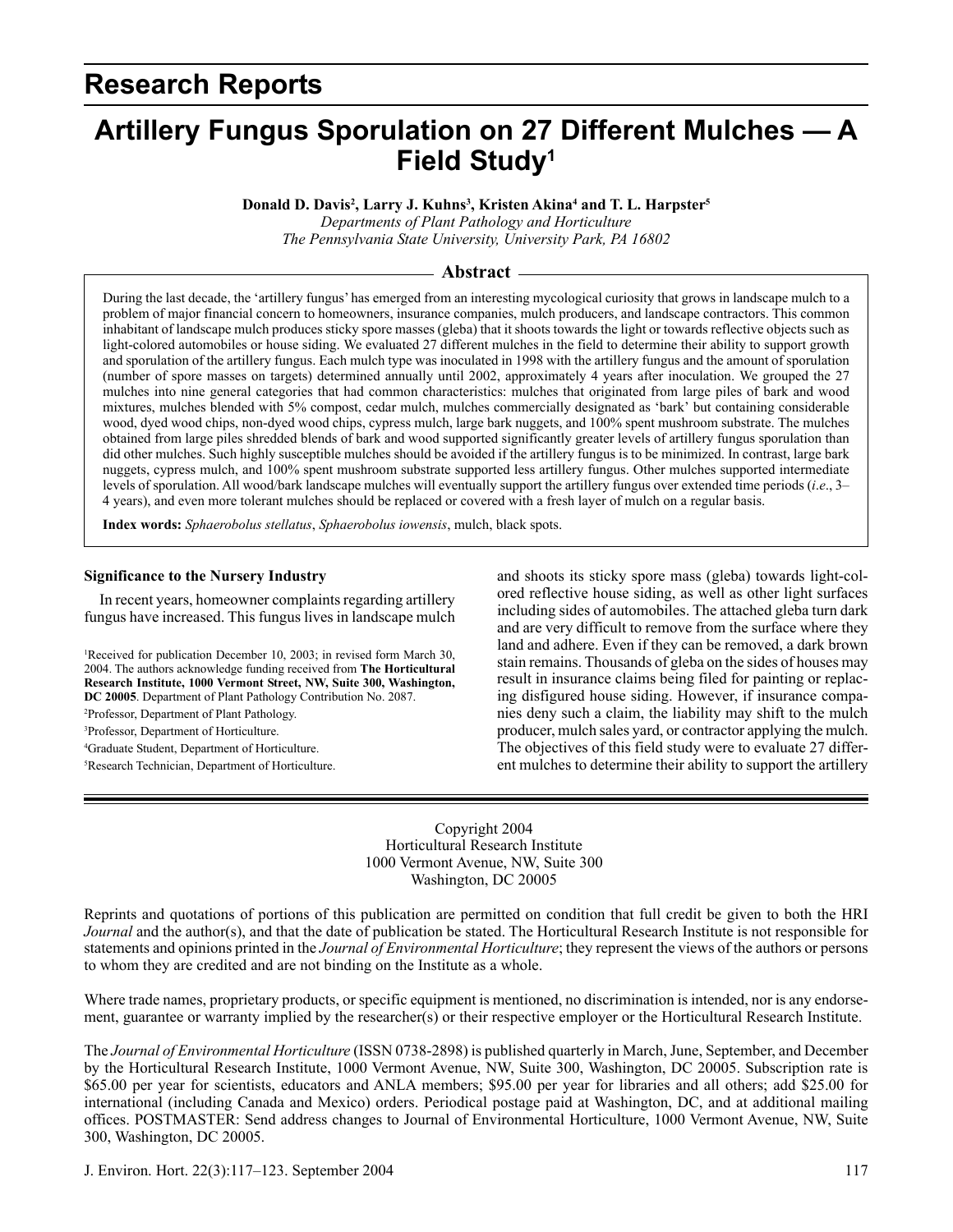fungus, and to provide recommendations to homeowners, as well as to mulch and landscaping industries, regarding which mulches could be used to minimize the artillery fungus problem. Mulch from large commercial mulch piles, comprised of composting mixtures of shredded bark and wood, supported significantly greater levels of artillery fungus sporulation than did other mulches. Such highly susceptible mulches should be avoided if the artillery fungus is to be minimized. In contrast, large bark nuggets, cypress mulch, and 100% spent mushroom substrate supported less artillery fungus. Other mulches supported intermediate levels of sporulation. Almost all wood/bark mulches will eventually support the artillery fungus over extended time periods (*i*.*e*., 3– 4 years), and even more tolerant mulches should be replaced, or covered with a fresh layer of mulch, on a regular basis.

## **Introduction**

Landscape mulches are used to maintain soil moisture, reduce weeds, and enhance aesthetics. In the past, mulches often were composed of tree bark, obtained mainly from sawmills that debarked trees. However, modern mulches are usually constructed from wood, or wood and bark blends. Sources of current mulches include sawmills, land clearing operations, and recycling facilities (4, 6, 8, 9). Modern mulch is often shredded to a fine texture, may be artificially dyed, and may even be blended with organic waste products. Many different types of fungi, including the artillery fungus, inhabit mulch (3, 10).

The term 'artillery fungus' refers to two species of *Sphaerobolus*: *S*. *stellatus* and *S*. *iowensis*. Our research was conducted only with *S*. *stellatus*. The artillery fungus is a white-rot, wood-decay Basidiomycete that can grow on most types of damp organic matter (11). During colonization of wood and bark substrates, the artillery fungus first consumes cellulose and hemicellulose, leaving behind the N-rich lignin-humus complex. As the fungus later uses the lignin, the mulch becomes lighter in color, characteristic of a white-rot fungus. Moist, rotting landscape mulch appears to be an ideal substrate for growth of the artillery fungus, especially foundation mulches located on the cool, north sides of houses (3). As the substrate is consumed, sporulation occurs during cool, wet periods of spring and fall.

During sporulation, the artillery fungus produces sticky gleba (spore masses) that it shoots towards the light or lightcolored reflective objects (11, 17). The gleba adhere tightly to surfaces such as house siding (13) or automobiles (19), turn dark, and are difficult to remove without leaving an unsightly stain, resulting in complaints by homeowners. Because this adherence and staining is associated with the mulch, many homeowners complain to their mulch producers and landscape contractors, as well as their homeowners insurance company.

Based on the distribution of complaints fielded by the authors, in the United States this problem appears to be most severe in the Northeast where the cool, moist climate is likely conducive for growth and sporulation of this fungus in spring and fall. The artillery fungus was especially severe in eastern United States during the prolonged wet periods from spring to fall of 2003. However, the authors have received samples of the artillery fungus and/or complaints from Alaska to various locations on the East Coast from Florida to Maine. In addition, the artillery fungus grows in many other regions of the world (3).

The reasons for the recent, rapid rise in notoriety are unknown. Wider recognition and awareness of the artillery fungus by the public certainly has led to a perceived increase in the problem. However, other factors that have recently favored the artillery fungus may include: increased use of landscape mulch; possible introduction of new strains or species that more readily colonize mulch and/or sporulate at greater levels; and recent changes in mulch composition more suitable to the artillery fungus.

Our research is concerned mainly with the last possibility. In an initial study, we previously reported that several different landscape mulches support different levels of sporulation by the artillery fungus (3). However, the field plots in that study were destroyed by a severe storm prior to its planned completion, curtailing the most critical part of the experiment. Nevertheless, initial results from that study led us to hypothesize that recent increases in the artillery fungus were indeed related, at least in part, to recent changes in the composition of landscape mulches from primarily bark to primarily wood.

The specific objective of this study was to evaluate the ability of 27 mulches to support sporulation by the artillery fungus in the field. Some of these mulches had been evaluated in a preliminary manner within our initial study (3), and this is an expansion of that project. Our overall objective was to make recommendations to the mulch and landscaping industries, as well as homeowners, regarding mulches that might be used to discourage this objectionable fungus.

### **Materials and Methods**

*Types of mulch*. Eastern white pine (*Pinus strobus* L.), northern red oak (*Quercus rubra* L.), and yellow-poplar or tuliptree (*Liriodendron tulipifera* L.) trees, *ca*. 25 cm (10 in) in diameter, were felled from a local wooded area in 1997. To obtain additional material, white oak (*Q. alba* L.), eastern white pine, and yellow-poplar trees of similar size were harvested from the same area in 1998. Bark was stripped from the felled trees and cut into pieces using hand-clippers; wood was passed through a commercial chipper. Both materials were sieved to obtain 2–3 cm (*ca*. 1 in.) diameter particles, air-dried in the greenhouse for 24 hrs, and stored in plastic bags at 15C (68F).

All other mulches were obtained in 1998. Plastic bags of 'cedar', 'cypress', and 'pine bark mini-nuggets' were purchased from local retail outlets. Although the bags did not list exact tree species used to produce these mulches, the cedar mulch appeared to originate from Atlantic white cedar (*Chamaecyparis thyoides* L. (B.S.P.)) and the cypress mulch from baldcypress (*Taxodium distichum* L.). Pine bark nuggets were apparently from various pine species. The five mulches were shoveled into large plastic bags from large, composting, yard piles of commercial mulch producers, identified as 'Producer #1 bark', 'Producer #1 bark and wood mix', 'Producer #2 bark', 'Producer #2 bark and wood mix', and 'Producer #3 wood, bark and yard waste'. However, the mulch products described as 'bark' mulch usually contained significant amounts of wood. These five mulches had been composting (and turned routinely) in large piles from midsummer 1997 until spring 1998.

Sewage and yard waste composts were obtained locally. The sewage waste compost consisted of sawdust mixed with wastewater biosolids (sludge) that had been composted for 2 months. The yard waste compost contained grass clippings,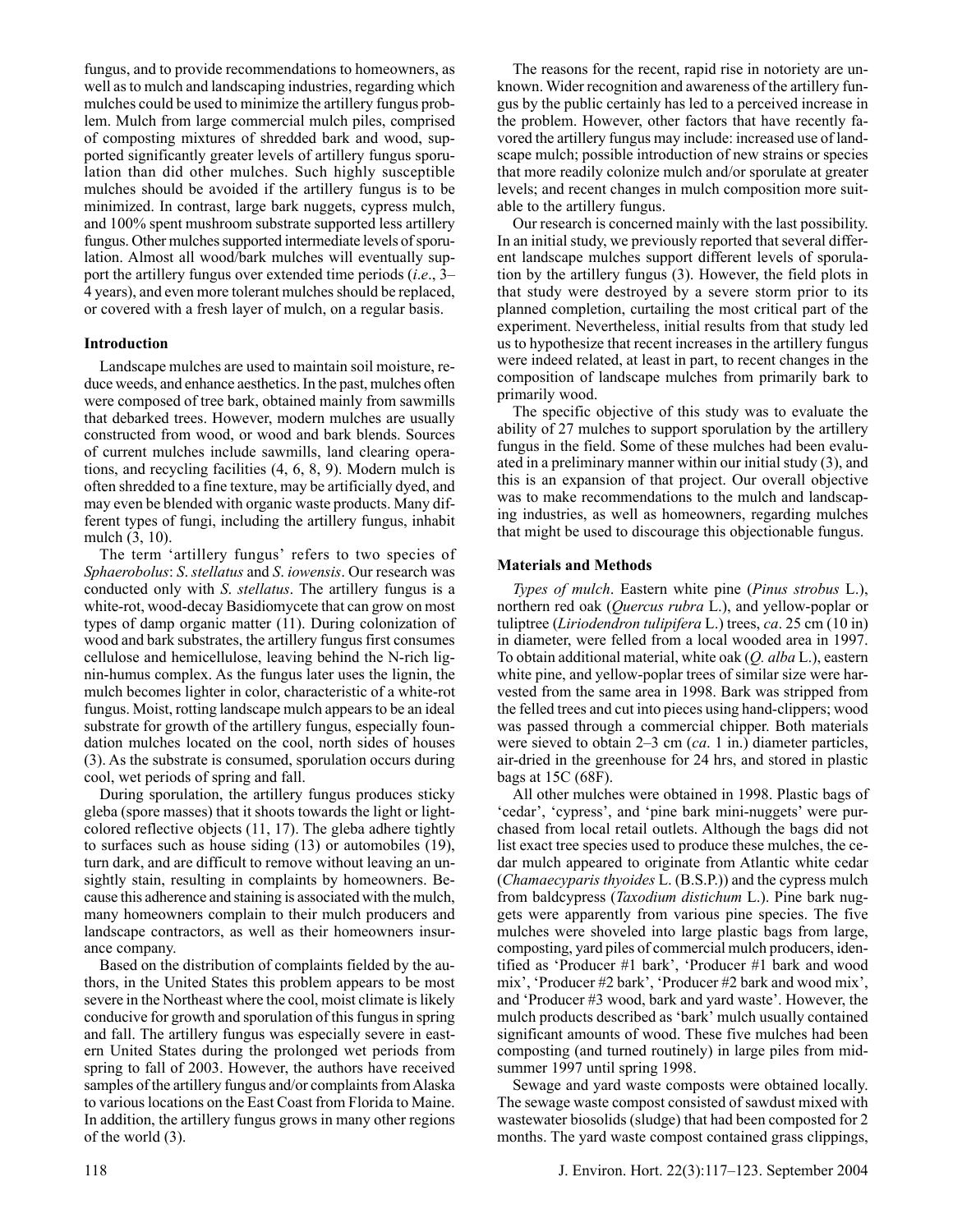#### **Table 1. Description of 27 mulches used in this study. Mulches were purchased in bags, shovelled from large mulch piles, or were prepared by the authors.**

| Treat.<br>no.  | Mulch type                       | <b>Mulch description</b>                                                                                                                                                                                                     | $\%$ N <sup>z</sup> | $C: N$ ratio <sup>z</sup> |
|----------------|----------------------------------|------------------------------------------------------------------------------------------------------------------------------------------------------------------------------------------------------------------------------|---------------------|---------------------------|
| $\mathbf{1}$   | White pine wood, spring          | Pure wood chips from 25–30 cm dia eastern white pine tree felled by authors in<br>spring of 1998; chips passed through a 2–3 cm dia screen                                                                                   | 0.04                | 1252                      |
| $\overline{c}$ | Yellow-poplar bark, fall         | Nearly pure bark chips from 25–30 cm dia yellow-poplar tree felled by authors in<br>fall of 1997; chips passed through a 2–3 cm dia screen                                                                                   | 0.17                | 303                       |
| 3              | Red oak bark, fall               | Nearly pure bark chips from 25–30 cm dia red oak tree felled by authors in fall of<br>1997; chips passed through a $2-3$ cm dia screen                                                                                       | 0.33                | 145                       |
| $\overline{4}$ | White pine bark, fall            | Nearly pure bark chips from 25–30 cm dia eastern white pine tree felled by authors<br>in fall of 1997; chips passed through a 2–3 cm dia screen                                                                              | 0.28                | 183                       |
| 5              | White oak bark, spring           | Pure bark chips from 25–30 cm dia white oak tree felled by authors in spring of<br>1998; chips passed through a 2–3 cm dia screen; bark in small, flat flakes                                                                | 0.28                | 170                       |
| 6              | White oak wood, spring           | Pure wood chips from 25–30 cm dia white oak tree felled by authors in spring of<br>1998; chips passed through a 2–3 cm dia screen                                                                                            | 0.07                | 687                       |
| 7              | Producer #1 wood $&$ bark mix    | Predominately wood, but contained significant amounts of bark; shredded; collected<br>on-site by authors from producer's yard piles; derived from various tree species;                                                      |                     |                           |
| 8              | Wood chips dyed brown            | double ground<br>Air-dried pure white oak wood chips $(2-3$ cm dia) dyed by authors from                                                                                                                                     | 0.24                | 200                       |
| 9              | Wood chips dyed red              | commercial, concentrated-liquid dye<br>Air-dried pure white oak wood chips (2-3 cm dia) dyed by authors from                                                                                                                 | 0.07                | 687                       |
| 10             | 5% sewage compost                | commercial, concentrated-powder dye<br>Sawdust mixed with wastewater biosolids (sludge); composted for 2 months;<br>obtained from local municipality                                                                         | 0.07                | 687                       |
| 11<br>12       | Cypress<br>Producer #1 'bark'    | Stringy, wood and bark; finely shredded; purchased in bags from local retail outlets<br>Predominately bark, but contained approx. 15% wood; shredded; collected by                                                           | 0.12                | 420                       |
| 13             | Pine bark mini-nuggets           | authors from producer's yard piles; derived from various tree species; double ground<br>Mainly bark, but with small amount of attached wood; purchased in bags from local                                                    | 0.40                | 121                       |
| 14             | White pine wood, fall            | retail outlets<br>Nearly pure wood chips from 25–30 cm dia white oak tree felled by authors in fall                                                                                                                          | 0.15                | 338                       |
| 15             | Producer $#2$ wood $\&$ bark mix | of 1997; chips passed through a 2–3 cm dia screen<br>Predominately wood, but contained significant amounts of bark; shredded; collected<br>on-site by authors from producer's yard piles; derived from various tree species; | 0.12                | 407                       |
| 16             | Yellow-poplar bark, spring       | double ground<br>Pure bark chips from 25–30 cm dia yellow-poplar tree felled by authors in spring                                                                                                                            | 0.17                | 280                       |
| 17             | White pine bark, spring          | of 1998; chips passed through a 2–3 cm dia screen<br>Pure bark chips from 25–30 cm dia eastern white pine tree felled by authors in                                                                                          | 0.42                | 118                       |
| 18             | Yellow-poplar wood, spring       | spring of 1998; chips passed through a 2–3 cm dia screen.<br>Pure wood chips from 25–30 cm dia yellow-poplar tree felled by authors in spring                                                                                | 0.21                | 242                       |
| 19             | Yellow-poplar wood, fall         | of 1998; chips passed through a 2–3 cm dia screen<br>Nearly pure wood chips from 25–30 cm dia yellow-poplar tree felled by authors                                                                                           | 0.07                | 684                       |
| 20             | 5% yard waste compost            | in fall of 1997; chips passed through a 2–3 cm dia screen<br>Grass clippings, leaves, and chipped wood; composted for 3–4 months; obtained                                                                                   | 0.02                | 2488                      |
| 21             | 100% spent mushroom substrate    | from local municipality<br>From a commercial mushroom house; consisted of steam-sterilized horse and                                                                                                                         |                     |                           |
| 22             | Red oak wood, fall               | chicken manure, gypsum, and a proprietary nutrient supplement<br>Nearly pure wood chips from 25–30 cm dia red oak tree felled by authors in fall                                                                             |                     |                           |
| 23             | Producer #3 wood, bark,          | of 1997; chips passed through a 2–3 cm dia screen.<br>Wood and bark blended with composted yard waste (leaves and grass clippings);<br>& yard waste shredded; collected on-site by authors from producer's yard piles;       | 0.06                | 748                       |
| 24             | Producer #2 premium 'bark'       | derived from various tree species; double ground<br>Predominately bark, but contained approx. 5% wood, collected by authors from                                                                                             | 0.35                | 124                       |
| 25             | Cedar                            | producer's yard piles; shredded; derived from various tree species; double ground<br>Stringy, wood and bark; finely shredded; purchased in bags from local retail outlets                                                    | 0.34<br>0.27        | 132<br>172                |
| 26             | Wood chips dyed black            | Air-dried pure white oak wood chips $(2-3 \text{ cm})$ diappoint dyed by authors from commercial,<br>concentrated-powder dye                                                                                                 | 0.07                | 687                       |
| 27             | Wood chips dyed blue             | Air-dried pure white oak wood chips $(2-3 \text{ cm dia})$ dyed by authors from commercial,<br>concentrated-liquid dye                                                                                                       | 0.07                | 687                       |

z %N and C:N ratio of treatments 8, 9, 26, and 27 determined prior to dyeing and are the same as treatment 6, non-dyed white oak chips; dashes indicate no data.

leaves, and chipped wood that had been composted for 3–4 months. Spent mushroom substrate (SMS), consisting of steam-pasteurized horse and chicken manure, gypsum, and a proprietary nutrient supplement, was obtained immediately prior to use from a commercial mushroom house in southeastern Pennsylvania.

Four commonly used mulch-coloring products (black, blue, brown, and red) were obtained from dye manufacturers and used to dye white oak wood chips. Hue and color intensity were matched to commercially dyed products sold by the mulch industry.

In total, 27 different mulches were used in the study (Table 1).

*Inoculum*. Gleba of the artillery fungus were originally collected from the outside walls of a greenhouse on campus of The Pennsylvania State University, University Park, PA (3). The gleba had been plated onto oatmeal agar, one per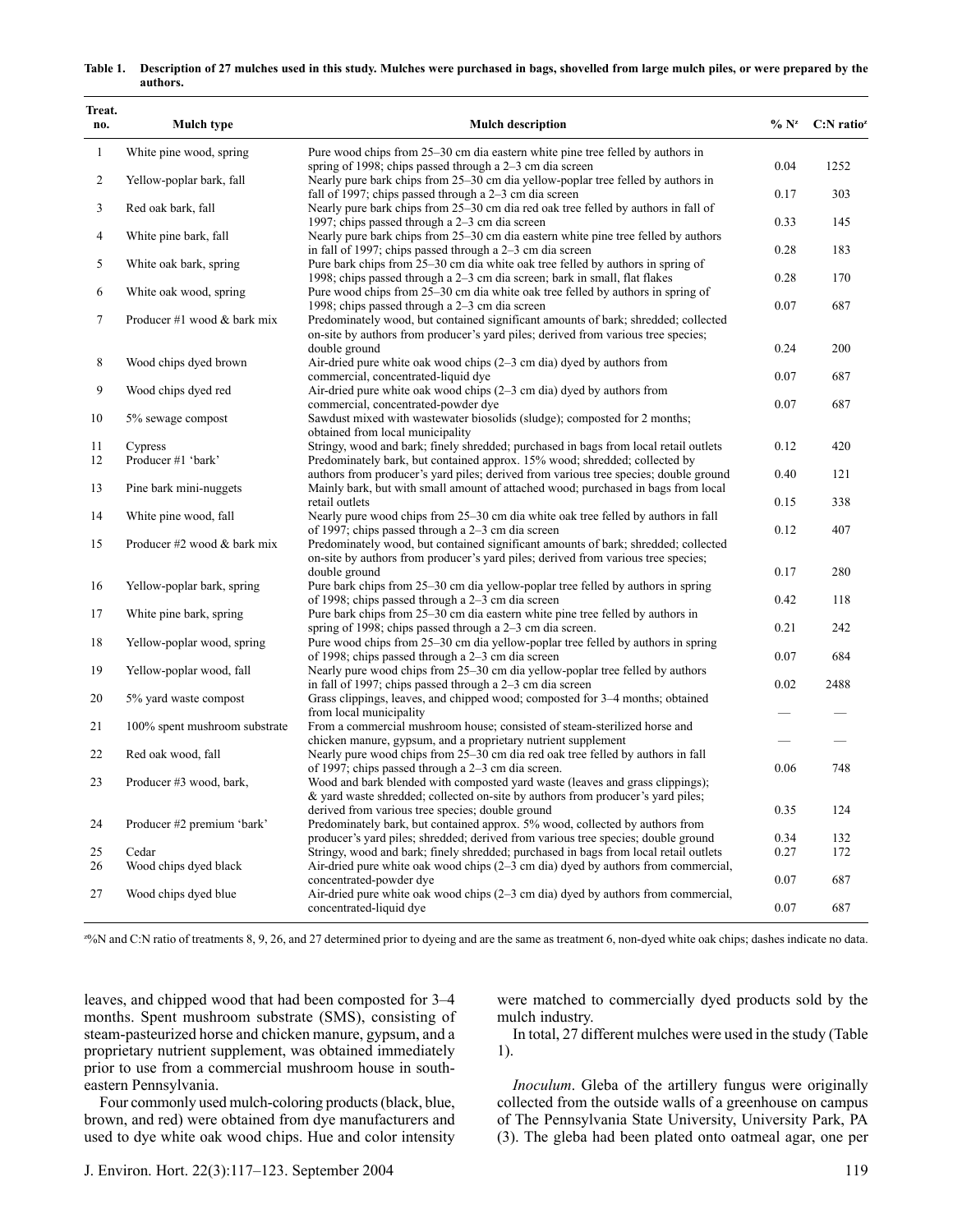dish, and an isolate selected based on abundant sporulation in the resulting culture (3). We utilized the same isolate of *S*. *stellatus* as we had used in previous experiments (2, 3), and inoculum consisted of new gleba removed from the Petri plate lids of pure subcultures of this isolate.

*Field plots*. Eighty-one field plots, consisting of 27 treatments in three blocks, were established in 1998 at The Russell E. Larson Agricultural Research Farm of The Pennsylvania State University, Rock Springs, PA. Each treatment plot was 0.7 m wide  $\times$  1 m long (2 ft  $\times$  3 ft) with a 0.7 m high back wall covered with white aluminum. Plywood walls, attached at right angles to the back wall and separating individual treatments, were  $0.7 \text{ m} \times 0.7 \text{ m}$ , and painted white. This structure created a total target area (back wall, two sides, three replications) per treatment of *ca*. 5 sq m (54 sq ft). Grass and weeds were removed from each plot, and mulch treatments applied to a depth of 12–13 cm (*ca*. 5 in) onto bare soil.

Each plot was inoculated with 10 gleba of the artillery fungus in July 1998, 10 gleba in September 1998, and four gleba in April 2000. Each mulch treatment was replicated three times in a randomized design and all plots were inoculated. During the summers of 1998 and 1999, all plots were watered during dry periods to aid initial colonization. During wet periods of these 2 years, and throughout 2000–2002, plots received only natural rainfall.

*Data*. Sporulation was recorded as the number of gleba attached to each target, comprised of the back wall and two sides of each field plot. Numbers of new gleba on each target were recorded in November 1999, April 2000, June 2001, October 2001, and June 2002, and numbers of accumulated gleba calculated. Mean number gleba accumulated as of the last collection date (June 26, 2002), were subjected to statistical analyses. A  $\log_{10}$  transformation was used to normalize the data. Transformed data were subjected to Analysis of Variance (ANOVA) and significant differences ( $P = 0.05$ ) among treatment means determined using Fisher's mean separation test (Minitab, Version 12.1, State College, PA). A simple correlation was conducted to test ( $P = 0.05$ ) the relationship between the number of gleba and %N or C:N ratio since these two factors may affect fungal sporulation (3, 5). To illustrate a time trend, number gleba for the three mulches supporting the most sporulation were graphed over time.

### **Results and Discussion**

*Statistical results*. The ANOVA, based on number of gleba accumulated by June 26, 2002, revealed that the level of sporulation differed significantly among treatments ( $P \ge$ 0.001). Fisher's mean separation test revealed that three mulches from the yard piles ('Producer #1 wood and bark mix', 'Producer #2 wood & bark mix', and 'Producer #3 wood, bark and yard waste mix') supported significantly  $(P \ge 0.05)$  more gleba than the other mulches. Analyses were conducted on means, but accumulated totals per target area are listed as these directly relate to the problem on house siding. There were 689–718 accumulated gleba on the target walls of the three yard pile mulches, and 10–333 gleba on the other mulches (Table 2). However, the data varied greatly, possibly related to the high degree of variability in microbe

**Table 2. Accumulative number of gleba observed on the target walls from November 1999 to June 26, 2002. Each mulch treatment (3 replications) was inoculated with 10 gleba in July 1998 and September 1998, and 4 gleba in April 2000.**

|               |                                         | Total gleba/date of data collection |               |              |              |                  |  |
|---------------|-----------------------------------------|-------------------------------------|---------------|--------------|--------------|------------------|--|
| Treat.<br>no. | <b>Mulch description</b>                | Nov.<br>1999                        | April<br>2000 | June<br>2001 | Oct.<br>2001 | June<br>2002     |  |
| 4             | White pine bark, fall 1997              | $\theta$                            |               | 9            | 10           | 10               |  |
| 3             | Red oak bark, fall 1997                 |                                     |               | 13           | 23           | 24               |  |
| 17            | White pine bark, spring 1998            |                                     |               | 14           | 19           | 27               |  |
| 21            | 100% spent mushroom substrate           |                                     |               | 16           | 42           | 43               |  |
| 19            | Yellow-poplar wood, fall 1997           |                                     |               | 35           | 39           | 50               |  |
| 2             | Yellow-poplar bark, fall 1997           |                                     |               | 11           | 48           | 51               |  |
| 26            | Oak wood chips dyed black (2 reps only) |                                     |               | 12           | 46           | 53               |  |
| 16            | Yellow-poplar bark, spring 1998         |                                     |               | 24           | 47           | 63               |  |
|               | White pine wood, spring 1998            |                                     |               | 11           | 62           | 66               |  |
| 11            | Cypress                                 |                                     |               | 9            | 59           | 75               |  |
| 13            | Pine bark mini-nuggets                  |                                     |               | 67           | 97           | 104              |  |
| 6             | White oak wood, spring 1998             |                                     | 2             | 32           | 93           | 108              |  |
| 8             | Oak wood chips dyed brown               | 10                                  | 11            | 127          | 91           | 126              |  |
| 24            | Producer #2 premium 'bark'              | 59                                  | 63            | 80           | 128          | 132              |  |
| 22            | Red oak wood, fall 1997                 | 8                                   | 8             | 27           | 119          | 134              |  |
| 5             | White oak bark, spring 1998             |                                     |               | 51           | 139          | 150              |  |
| 9             | Oak wood chips dyed red                 |                                     |               | 67           | 135          | 159              |  |
| 18            | Yellow-poplar wood, spring1998          |                                     |               | 74           | 153          | 177              |  |
| 27            | Oak wood chips dyed blue                |                                     |               | 35           | 163          | 184              |  |
| 25            | Cedar                                   |                                     |               | 96           | 193          | 202              |  |
| 12            | Producer #2 'bark'                      | 8                                   | 8             | 157          | 206          | 213              |  |
| 20            | 5% yard compost                         | 20                                  | 25            | 181          | 202          | 238              |  |
| 14            | White pine wood, fall 1997              |                                     |               | 30           | 202          | 260              |  |
| 10            | 5% sewage compost                       | 32                                  | 41            | 162          | 235          | 333              |  |
| 15            | Producer #2 wood & bark mix             | 46                                  | 54            | 443          | 660          | 689z             |  |
| 23            | Producer #3 wood, bark, & yard waste    | 10                                  | 10            | 420          | 683          | 698 <sup>z</sup> |  |
|               | Producer #1 wood $&$ bark mix           | $\overline{7}$                      | 9             | 455          | 665          | 718 <sup>z</sup> |  |

z Number of gleba significantly (P < 0.05) different from all other values in last column, but not among these 3 values, according to Fisher's mean separation test; all other comparisons are non-significant.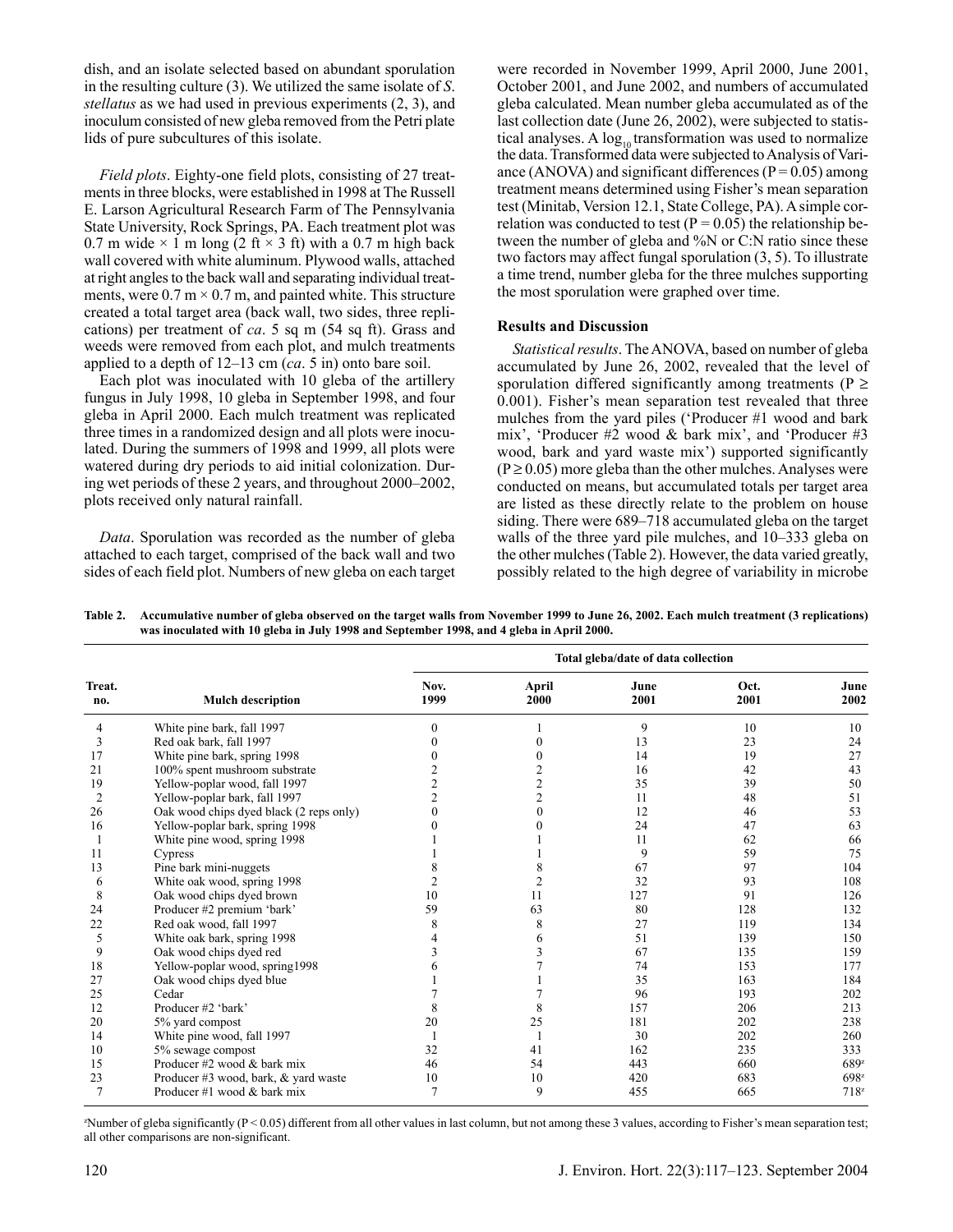populations within mulch and compost. Many interactions between the artillery fungus and associated microbes, including fungi and bacteria that may be antagonistic to the artillery fungus (2), occur under field conditions. To facilitate discussing observed trends, the 27 treatments are grouped into nine general categories that had common characteristics: yard pile mixtures of bark and wood, mulches blended with 5% compost, cedar mulch, mulches purchased as 'bark' but containing considerable wood, dyed wood chips, nondyed wood chips, cypress mulch, pure bark, and spent mushroom substrate.

*Yard piles*. 'Producer #2 wood & bark mix', 'Producer #3 wood, bark, & yard waste mix', and 'Producer #1 wood & bark mix' supported significantly more gleba than the remaining mulches (Fig. 1, Table 2). Target walls had accumulated 718, 689, and 698 gleba for these three mulches, respectively, by June 26, 2002, which corresponded to a density of *ca.* 13 gleba per sq ft. These results are similar to those from our previous study (3) in which we reported that two commercial mulches obtained from large piles, out of 18 treatments, supported the greatest amount of sporulation by the artillery fungus.

We collected these bulk mixtures from large, dark piles in mulch yards. The mixtures were mainly wood, with perhaps 5–10 percent bark, and were shredded. The shredded nature of these commercial mulches resulted in enhanced moistureholding capacity, which favors the artillery fungus. Some of the mixtures also contained soil and debris from land-clearing operations. Although pure wood will support growth of many Basidiomycetes, a supplement of nutrients generally enhances sporulation (15, 16). A small supplement of bark and other debris apparently added a critical amount of N, vitamins, and/or minerals to the wood mulch that stimulated sporulation. Also, the large, dark piles of mulch had been composting (and were routinely turned to prevent over-heating and fires) from mid-summer to the next spring. The heat generated by this composting process kills many competing, non-thermophilic organisms, affording a vacant ecological niche that the ubiquitous artillery fungus can later exploit. It



**Fig. 1. Total accumulation of artillery fungus gleba for all 27 mulches, grouped into 9 categories that had common characteristics.**

is possible that the artillery fungus can even grow on the cooler surface of the pile in between turnings.

*5% compost*. The two mulches containing waste amendments ('5% sewage compost' or '5% yard waste compost') supported fairly high levels of artillery fungus (Fig. 1, Table 2). These amendments most likely added nutrients that enhanced sporulation of the artillery fungus. Such blends should obviously be avoided, since they appear to stimulate artillery fungus colonization and sporulation.

*Cedar and cypress*. Cedar and cypress mulches are discussed together because both are considered generally resistant to decay (14, 18). We previously reported that cedar and cypress mulches inhibited colonization and sporulation by the artillery fungus in limited tests (3). Cypress supported less sporulation than cedar. However, within that study we only tested cypress in the field, where it did inhibit the artillery fungus (3). In that previous field study, cypress mulch also was slightly more resistant to the artillery fungus than was cedar (Fig. 1, Table 2). The artillery fungus appears to be slightly more sensitive to cypress anti-fungal chemicals than to those of cedar. In addition, our unpublished field observations indicated that cypress mulch might be more water repellent than cedar, further inhibiting the artillery fungus due to an unfavorable moisture regime.

*Commercial 'bark'*. The commercial mulches advertised as 'bark' (Fig. 1, Table 1), were not pure bark, but contained considerable wood. The pine bark mini-nuggets were purchased locally in plastic bags, and the other two bark products were shoveled from large, dark, wet mulch piles. As we noted previously (3), the artillery fungus usually grew and sporulated on the wood pieces, rather than on bark, within all of these mixtures. The lack of sporulation on the bark pieces may be related to their water repellent nature.

The mini-nuggets appeared to contain less wood than the products from the yard piles, but were much smaller than the large, dry pine bark nuggets that we had previously reported as being resistant to the artillery fungus (3). These mini-nuggets retained much more moisture than the larger pine bark nuggets and were more conducive to colonization.

*Wood chips*. Pure wood chips, whether dyed or non-dyed, tended to support more artillery fungus sporulation than did the pure bark products (Fig. 1, Table 2). Again, these were pure products that we prepared ourselves. The artillery fungus grew and sporulated better on pure wood than on pure bark, probably because the wood was less water repellant and tended to absorb moisture readily. The 'White pine wood, spring' and 'Yellow-poplar wood, fall' had the least amount of sporulation among all the chip products (Fig. 1, Table 2). These two mulches also had low %N (Table 1). Although the artillery fungus can grow well on wood products, it may require some critical level of N or other nutrients for optimum sporulation, as do other fungi (7).

In related studies, we noted that the artillery fungus colonized dyed wood chips more slowly than non-dyed wood chips. Akina (1) tested the fungitoxic nature of many dyes, and concluded that the chemical nature of the dyes was unrelated to reduced sporulation. We previously noted that dyed wood chips were initially very water repellent (3). However, as dyed chips weathered in the field due to sunlight and rain-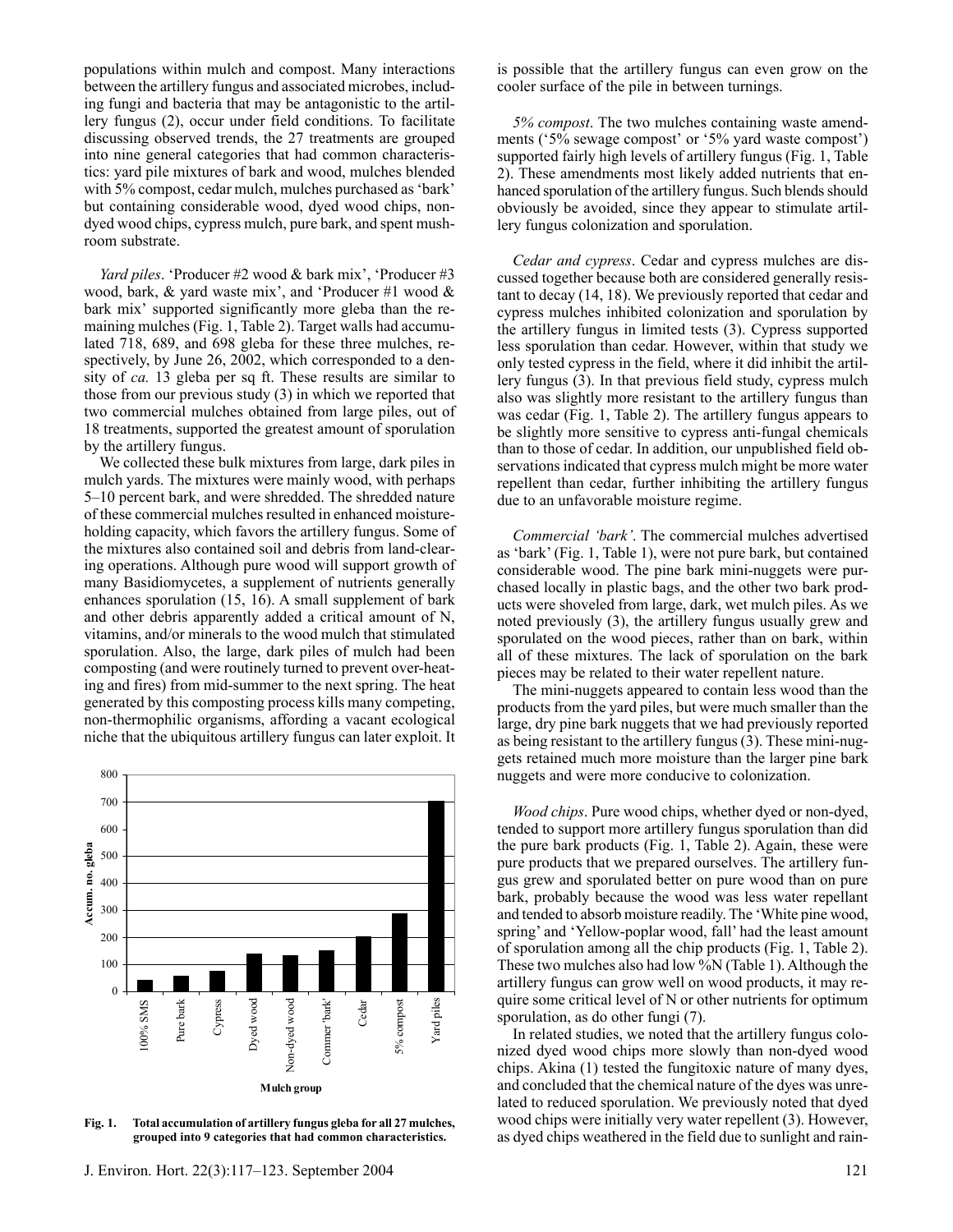

**Fig. 2. Total accumulation of gleba over time for the 3 mulches (treatments 7, 15, 23 in Tables 1, 2) that supported greatest sporulation of the artillery fungus.**

fall, the dye was broken down or leached from the wood chips, and the artillery fungus colonized and sporulated on the mulch. Therefore, we ascribe initial reduction in sporulation on dyed chips mainly to water repellency. An artificial spray that will increase the water repellent nature of the mulch may inhibit the artillery fungus in a similar manner.

*Pure bark*. Mulches comprised of pure bark, that we prepared ourselves, generally supported low levels of artillery fungus sporulation (Fig. 1, Table 2). Bark mulches made from white pine, yellow-poplar (tuliptree), and northern red oak generally remained in large, hard, dry pieces and supported least sporulation among the bark mulches. These findings support our observations around homes and previous findings (3) that bark products such as large, hard 'nuggets' support low populations of the artillery fungus. Again, this inhibition is likely due to the water repellent nature of these products. Mulch made from white oak bark supported greater levels of the artillery fungus (Table 2), as compared to the other bark products, probably because the white oak bark consisted of small, soft flakes. The small flakes absorbed water and remained wet, likely favoring growth and sporulation of the artillery fungus. Similarly, we previously observed that wet and decomposing red oak 'bark' (containing some wood) (3) and the soft, flakes of eastern hemlock bark supported considerable artillery fungus. Thus, the resistant nature of the large, hard bark pieces or nuggets is more likely due to water repellency, rather than other features such as the fungal toxicity of bark suberin (12). If used, the large bark nuggets should be placed on landscape cloth or black plastic to maintain soil moisture and reduce weeds. However, even pure bark mulch will eventually support the artillery fungus over a long period of time (*i*.*e*., 3–4 years) unless it remains hard and dry.

populations of microorganisms that suppress the artillery fungus (2). *% N and C:N ratio*. Although extremely low or extremely high levels of N may inhibit sporulation by the artillery fun-

dence of the artillery fungus.

gus, numbers of gleba were not significantly ( $P = 0.05$ ) correlated with % N or C:N ratio of the mulch (data not shown). Apparently, % N and C:N ratio by themselves are poor indicators of potential susceptibility of mulch to colonization or sporulation by artillery fungus  $(3)$ .

*100% spent mushroom substrate*. The '100% spent mushroom substrate' (SMS) supported very little artillery fungus sporulation (Fig. 1, Table 2). This result is important, since in Pennsylvania alone, nearly 700,000 cubic yards of SMS is produced each year. SMS is generally viewed as an undesirable byproduct within the mushroom industry. A significant use for this substrate would be to utilize it as landscape mulch. This use would solve a disposal problem for the mushroom industry, open markets for use of the SMS as a salable product to the landscape industry, and perhaps decrease the inci-

Spent mushroom compost contains in excess of 1% N. Interestingly, we previously reported that a wood and bark mulch composted with sewage sludge inhibited most sporulation by the artillery fungus. That mulch contained *ca.* 1.2% N. Also, evidence reported to the authors suggests that the artillery fungus fails to sporulate on mulch made from a mixture of poultry manure and sawdust. This mulch would also contain a high % N, but may also contain N in a form (e.g., ammonia) that inhibits the artillery fungus, or may contain

*Time trends*. By November of 1999 (12 months after initial inoculation), at least one gleba per target was observed for 22 of the 27 mulches (Table 2). Sporulation increased